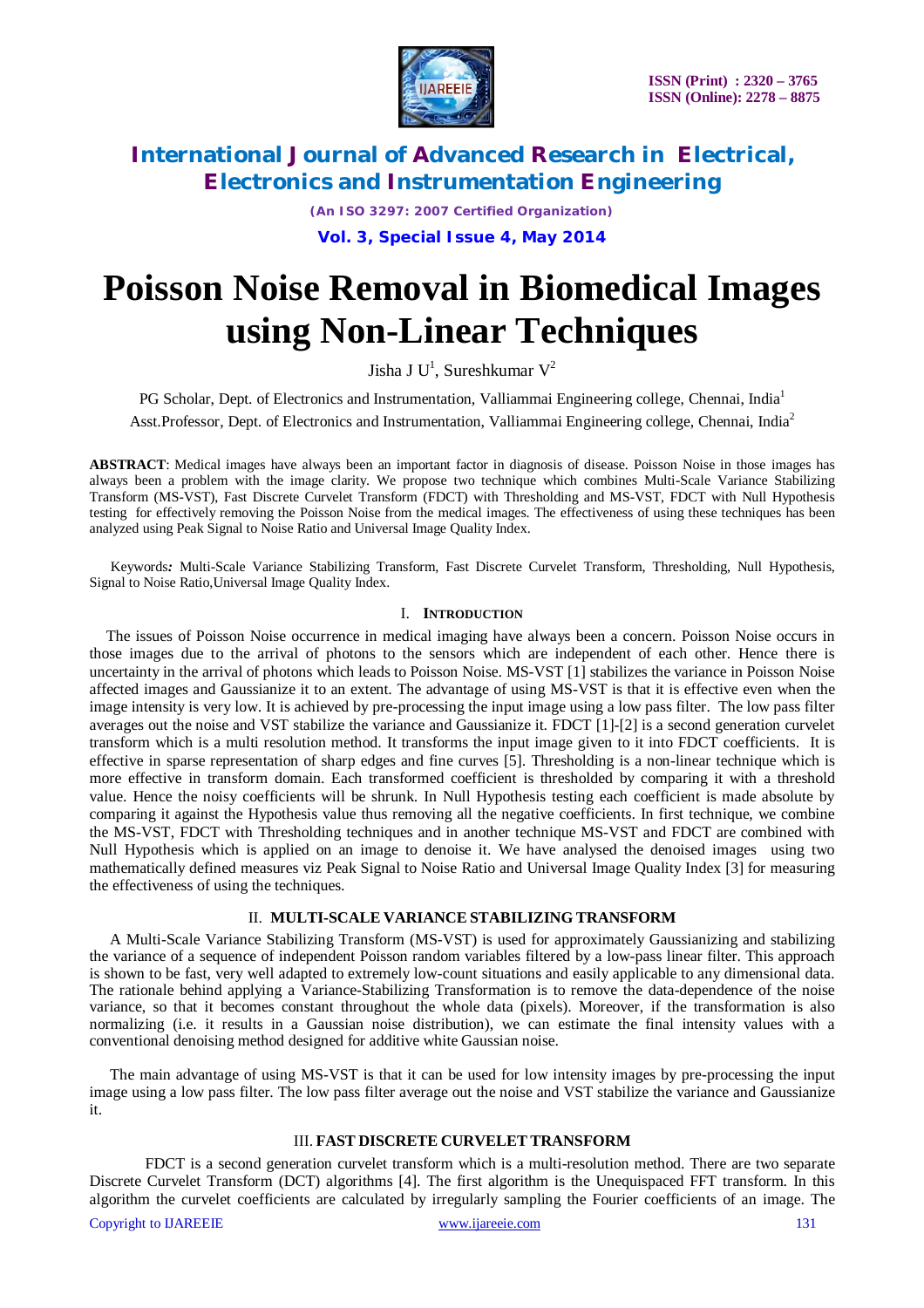

*(An ISO 3297: 2007 Certified Organization)*

# **Vol. 3, Special Issue 4, May 2014**

second algorithm is the wrapping transform, which uses a series of translation and a wrap around techniques. The wrapping FDCT is more intuitive and has less computation time. It is implemented as shown in fig.1.



Collect coefficient

Fig 1. FDCT flow Diagram

Firstly, the Fourier sample of the image is obtained by FFT. Then in windowing, the sample is divided into collection of digital corona tiles which is then translated to the origin. Then the parallelogram shaped support of the tile is wrapped around a rectangle centered at the origin. Lastly, Inverse FFT of the wrapped support is determined and finally the resulting curvelet array is added to the collection of curvelet coefficients on which the two non-linear techniques are applied.

#### IV.**THRESHOLDING**

It is a simple non-linear technique used for denoising. Each coefficient from the transform domain is thresholded by comparing it with a threshold value. It shrinks coefficients which are above the threshold to an absolute value. It can be expressed as

Coefficient= absolute(coefficient)> Threshold value (1)

We have used soft thresholding which yields more visually pleasant image.

### V. **NULL HYPOTHESIS TESTING**

Null hypothesis is a technique which is used to nullify the entire noisy coefficient. It is similar to thresholding technique but here the real and imaginary values of coefficients are separately compared with hypothesis value and then replaced in place of original coefficients. It can be expressed as below

| Each real value are compared with hypothesis value,                                                 |     |
|-----------------------------------------------------------------------------------------------------|-----|
| real values = absolute (real values) $> Z$                                                          | (2) |
| Each imaginary values are compared with hypothesis value.                                           |     |
| $imagvalues = absolute (imagvalues) > Z$                                                            | (3) |
| Hypothesis value is calculated by using the formula                                                 |     |
| $Z = (sqrt(10*log10(2*erfcinv(2*1e-3)^2))$ (coeff of noise free image)                              | (4) |
| By applying this technique all negative coefficients which are considered as noise will be removed. |     |

### VI.**MS-VST COMBAINED FDCT WITH THRESHOLDING/NULL HYPOTHESIS**

We are using a combination of MS-VST with FDCT to get coefficients in which the non-linear technique is used. The input image is divided into low pass components by using low pass filters. Then the components are given to MS-VST where the variance get stabilized and approximately Gaussianize it. Then 2-D DFT is computed with the use of FFT. Then the resulting fourier samples are transformed into curvelet coefficients using windowing technique. The two non-linear techniques uses these coefficients to process the image further. In Thresholding technique, the noisy coefficients are shrunk into an absolute value. Where, in Null Hypothesis the negative coefficients which are considered as noise are removed from the obtained coefficients. Inverse MS-VST and Inverse FDCT is applied to the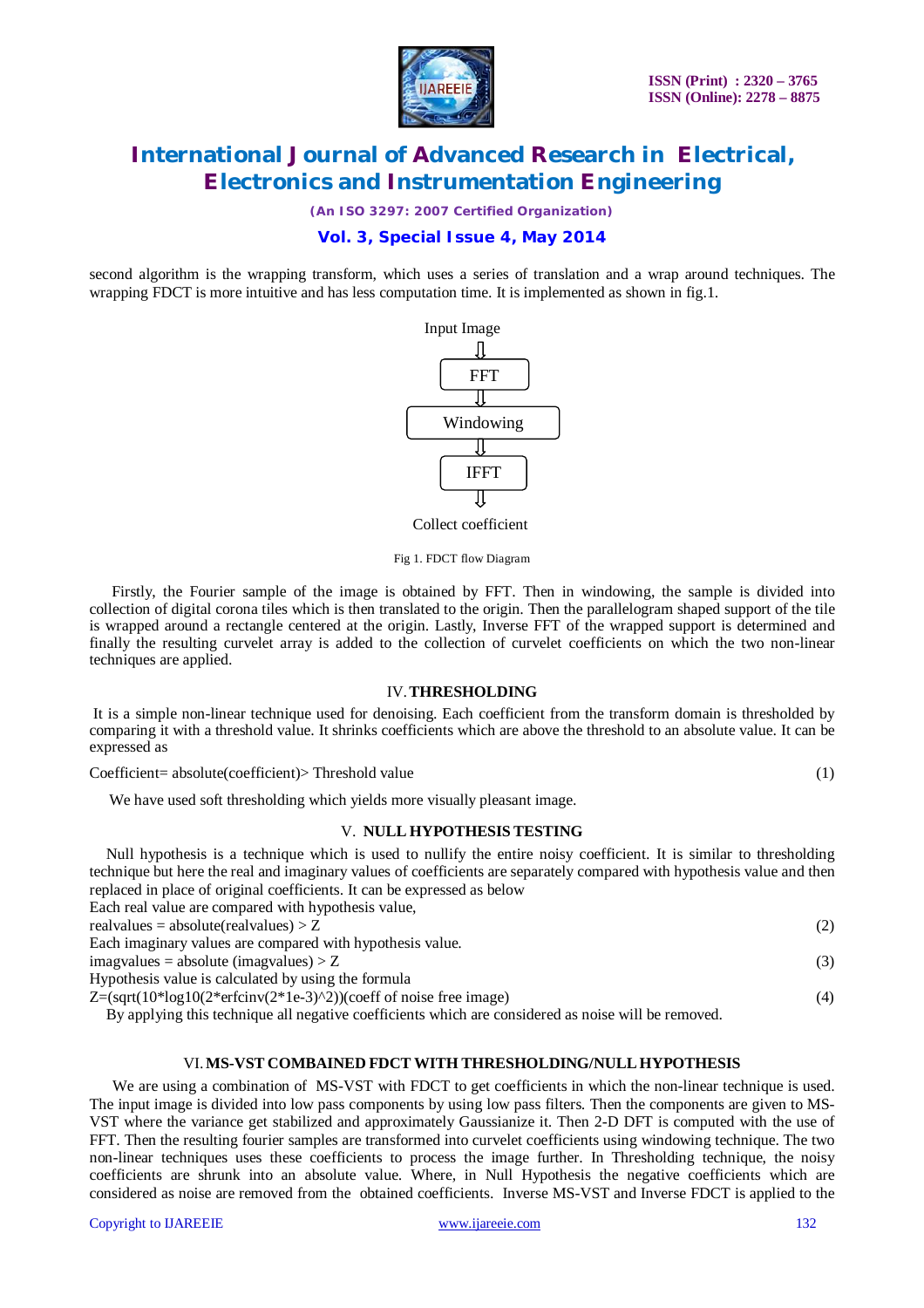

*(An ISO 3297: 2007 Certified Organization)*

# **Vol. 3, Special Issue 4, May 2014**

output of the Thresholding/Null hypothesis values which gives the denoised image.The flow diagram for the proposed system is shown in fig.2.



Fig 2. Proposed method (Graphical representation)

#### VII. **PERFORMANCE ANALYSIS**

To measure the performance of Thresholding and Null Hypothesis testing, Peak Signal to Noise Ratio and Universal Image Quality Index [5] are used. PSNR is the ratio between the maximum possible power of the signal and the power of the corrupting noise. It is widely used as a measure of quality of reconstructed image. PSNR is defined as

$$
PSNR = 10 \log_{10} \frac{L^2}{MSE} \tag{5}
$$

Where L is the dynamic range of allowable image pixel intensities and MSE is the mean square error and is defined for  $N^{\times}$  N image as

$$
MSE = \frac{1}{N \times N} \sum_{i=1}^{N} \sum_{j=1}^{N} [x(i,j) - y(i,j)]^2
$$
(6)

Where  $x(i, j)$  and  $y(i, j)$  are original and denoised image.

Universal Image Quality Index designed by modeling any image distortion as a combination of three factors: loss of correlation, luminance distortion, and contrast distortion. ."Universal" means that the quality measurement approach does not depend on the images being tested, but on the viewing conditions or the individual observers. It is an attempt to measure the quality of the image.

We compute Universal Image Quality Index as

$$
Q = \frac{4\sigma_{xy} \overline{x}\overline{y}}{(\sigma_x^2 + \sigma_y^2)[(\overline{x})^2 + (\overline{y})^2]}
$$
(7)

Where x, y are original and test image,  $\sigma_x^2$ ,  $\sigma_y^2$  are variance,  $\overline{x}$ ,  $\overline{y}$  are mean and  $\sigma xy^2$  are cross variance. The dynamic range of Q is [-1,1]. The value of 1 is achieved when the original image and test image are equal and the worst value -1 occurs when the test image is twice the mean of original image subtracted by the original image.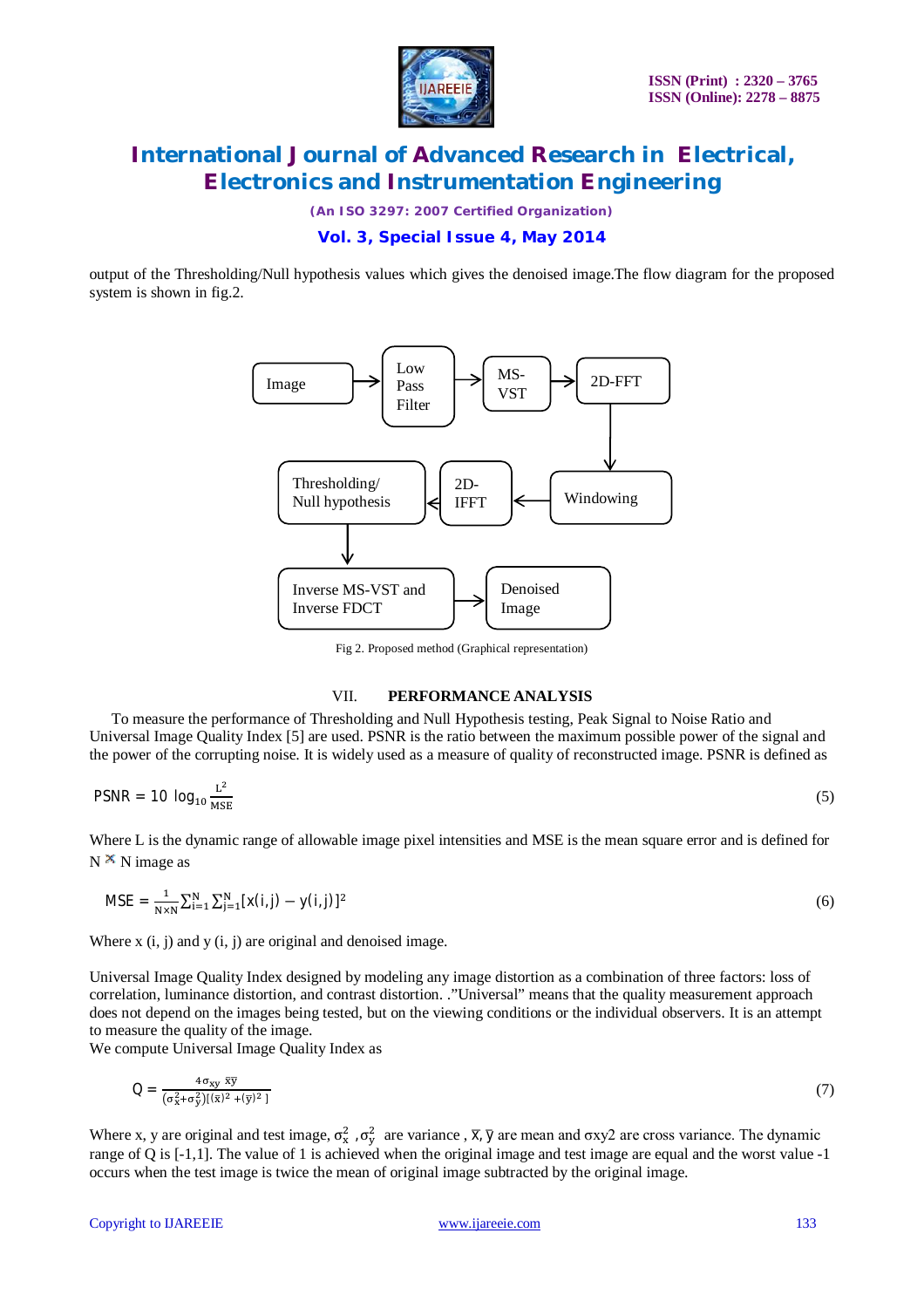

*(An ISO 3297: 2007 Certified Organization)*

### **Vol. 3, Special Issue 4, May 2014**

### VIII. **RESULTS**

 The proposed system is implemented using Matlab 7.6. The performance of the two methods on various medical images was analyzed. PSNR and Universal Image Quality Index were used to evaluate the performance of proposed methods. Both are widely used to measure quality of reconstructed image. The results for CT, MRI, X-Ray, T1 WEIGHTED, T2 WEIGHTED, SPECT and PET images are shown in Fig. 3, Fig. 4, Fig. 5, Fig. 6, Fig.7, Fig.8, and Fig.9 respectively.

|                         | <b>PSNR</b>        |                       |                        |                      |                        |
|-------------------------|--------------------|-----------------------|------------------------|----------------------|------------------------|
| <b>Images</b>           | <b>Noisy Image</b> | <b>Restored Image</b> |                        | <b>Ouality Index</b> |                        |
|                         |                    | <b>Thresholding</b>   | <b>Null Hypothesis</b> | <b>Thresholding</b>  | <b>Null Hypothesis</b> |
| <b>CT</b>               | 23.5951            | 24.0768               | 26.5257                | 0.9994               | 0.9995                 |
| MRI                     | 24.0446            | 24.2167               | 25.4521                | 0.9987               | 0.9991                 |
| X-Ray                   | 30.6939            | 30.9295               | 31.9688                | 0.9933               | 0.9964                 |
| T1 Weighted             | 32.2909            | 32.3294               | 33.4647                | 0.9919               | 0.9939                 |
| T <sub>2</sub> Weighted | 32.3967            | 33.2083               | 33.7283                | 0.9894               | 0.9908                 |
| <b>SPECT</b>            | 33.4634            | 33.5055               | 34.4528                | 0.9835               | 0.9952                 |
| <b>PET</b>              | 28.6554            | 28.7354               | 29.6260                | 0.9940               | 0.9958                 |



Fig.3. De-noising results for CT image using Thresholding and Null Hypothesis (a)Original image (b) Noisy image (c) Restored image using thresholding (d) Restored Image using Null Hypothesis



Fig 4: De-noising results for MRI image using Thresholding and Null Hypothesis (a)Original image (b) Noisy image (c) Restored image using thresholding (d) Restored Image using Null Hypothesis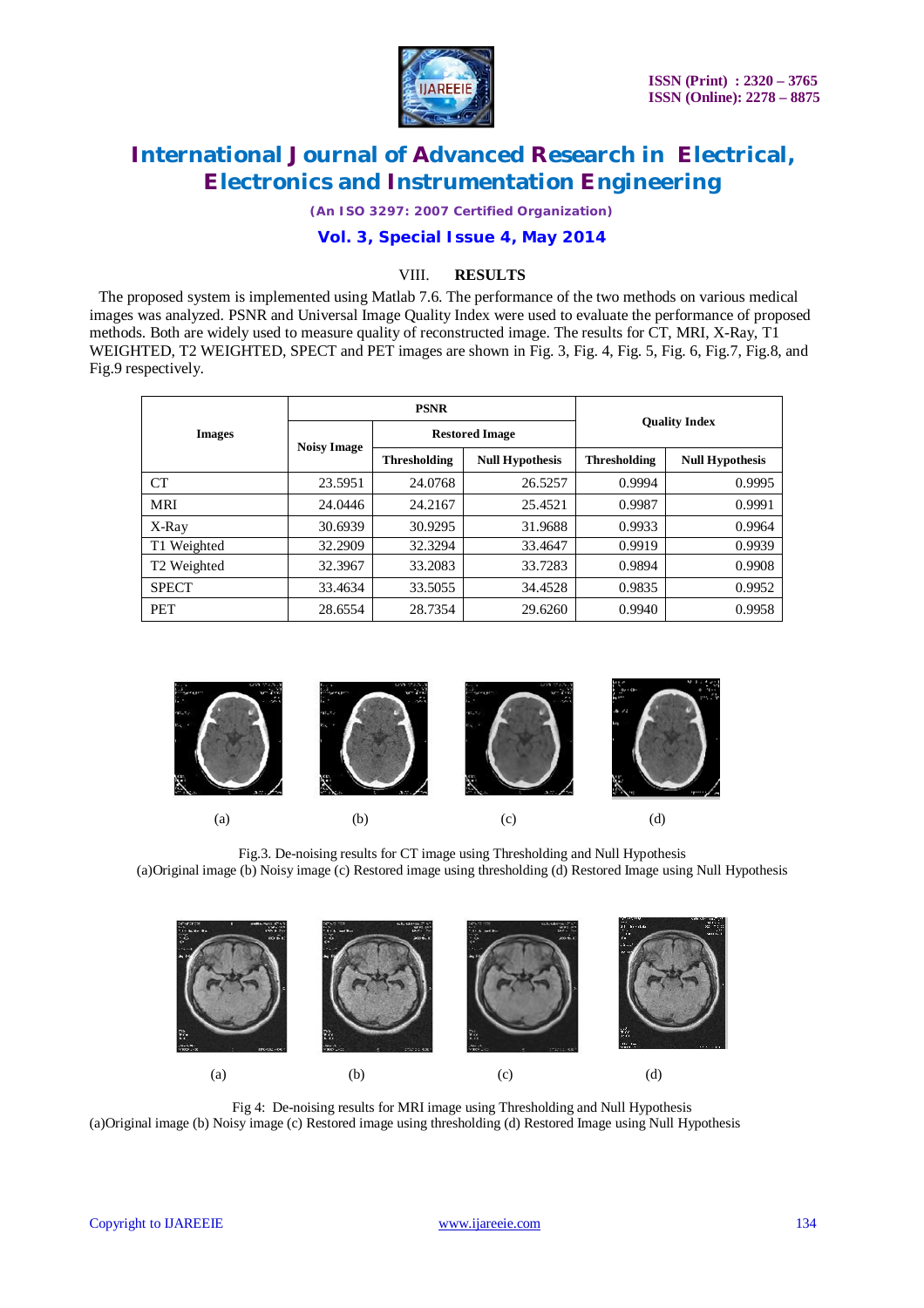

*(An ISO 3297: 2007 Certified Organization)*

# **Vol. 3, Special Issue 4, May 2014**



Fig.5:De-noising results for XRAY image using Thresholding and Null Hypothesis: (a)Original image (b) Noisy image (c) Restored image using thresholding (d) Restored Image using Null Hypothesis



Fig.6:De-noising results for T1 WEIGHTED image using Thresholding and Null Hypothesis: (a)Original image (b) Noisy image (c) Restored image using thresholding (d) Restored Image using Null Hypothesis



Fig.7:De-noising results for T2 WEIGHTED image using Thresholding and Null Hypothesis: (a)Original image (b) Noisy image (c) Restored image using thresholding (d) Restored Image using Null Hypothesis



Fig.8:De-noising results for SPECT image using Thresholding and Null Hypothesis: (a)Original image (b) Noisy image (c) Restored image using thresholding (d) Restored Image using Null Hypothesis